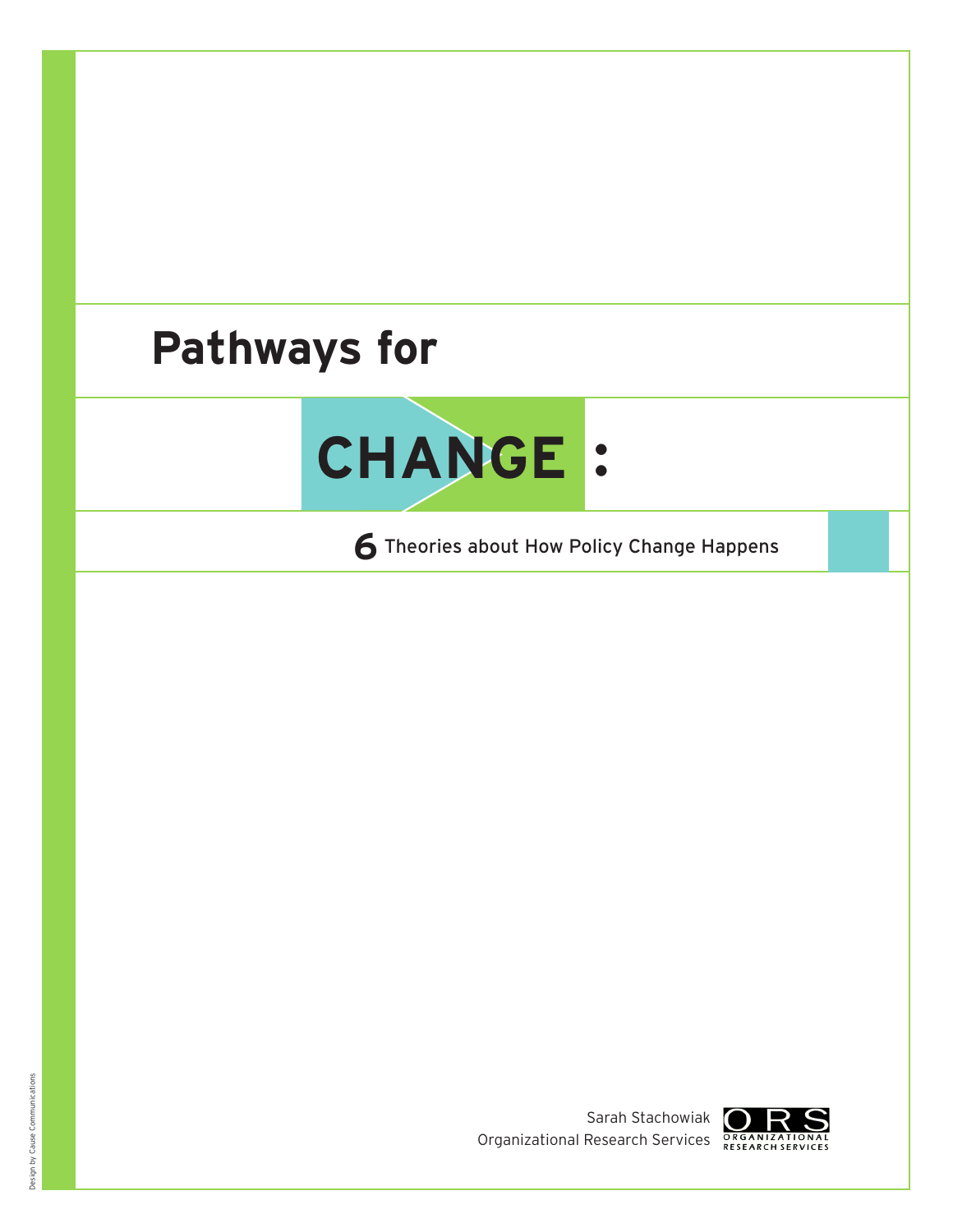# **Pathways for CHANGE:**

# **6** Theories about How Policy Change Happens

Sarah Stachowiak, Organizational Research Services

Most Americans learn something about the policy process in high school civics class: an idea becomes a bill, elected officials vote on it, and—if all goes well—the bill gets enacted into law. However, knowing the specific steps for ideas to become laws does not tell us much about how to promote policy change successfully or why certain policies move forward and others do not. That is where theories come into play. Theories can help unlock the inner workings of the policymaking process to explain how and why a change may or may not occur.

This brief lays out six theories grounded in diverse social science disciplines and worldviews that have relevance to advocacy and policy change efforts. The brief is not meant to be comprehensive; rather it introduces and illustrates

"These internal ideas or assumptions about policymaking, also called theories of change, can be documented as visual diagrams that express the relationships between advocacy actions and hoped-for results."

theories and approaches that may be useful to advocates, funders, and evaluators.

In particular, these theories can inform the development of advocacy theories of change and logic models. Just as academics develop

theories, advocates have their own ideas about what will help them achieve or move toward a policy "win." These internal ideas or assumptions about policymaking, also called theories of change, can be documented as visual diagrams that express the relationships between

advocacy actions and hoped-for results. When articulated, these strategy and belief system roadmaps can clarify expectations internally and externally, and facilitate more effective planning and evaluation. Knowing about and incorporating existing social science theories into our strategies can sharpen our thinking, provide new ways of looking at the policy world, and ultimately improve our theories of change.

#### **How to Use This Brief**

If you are an advocate:

- Being able to better explain and articulate the theory behind your work can help you to transfer knowledge to other colleagues, get funders or other constituents on board, and identify when and how to partner effectively with other groups or organizations.
- Knowing how to articulate the assumptions that guide your work can help you work more effectively with evaluators and funders to describe and appropriately measure your efforts.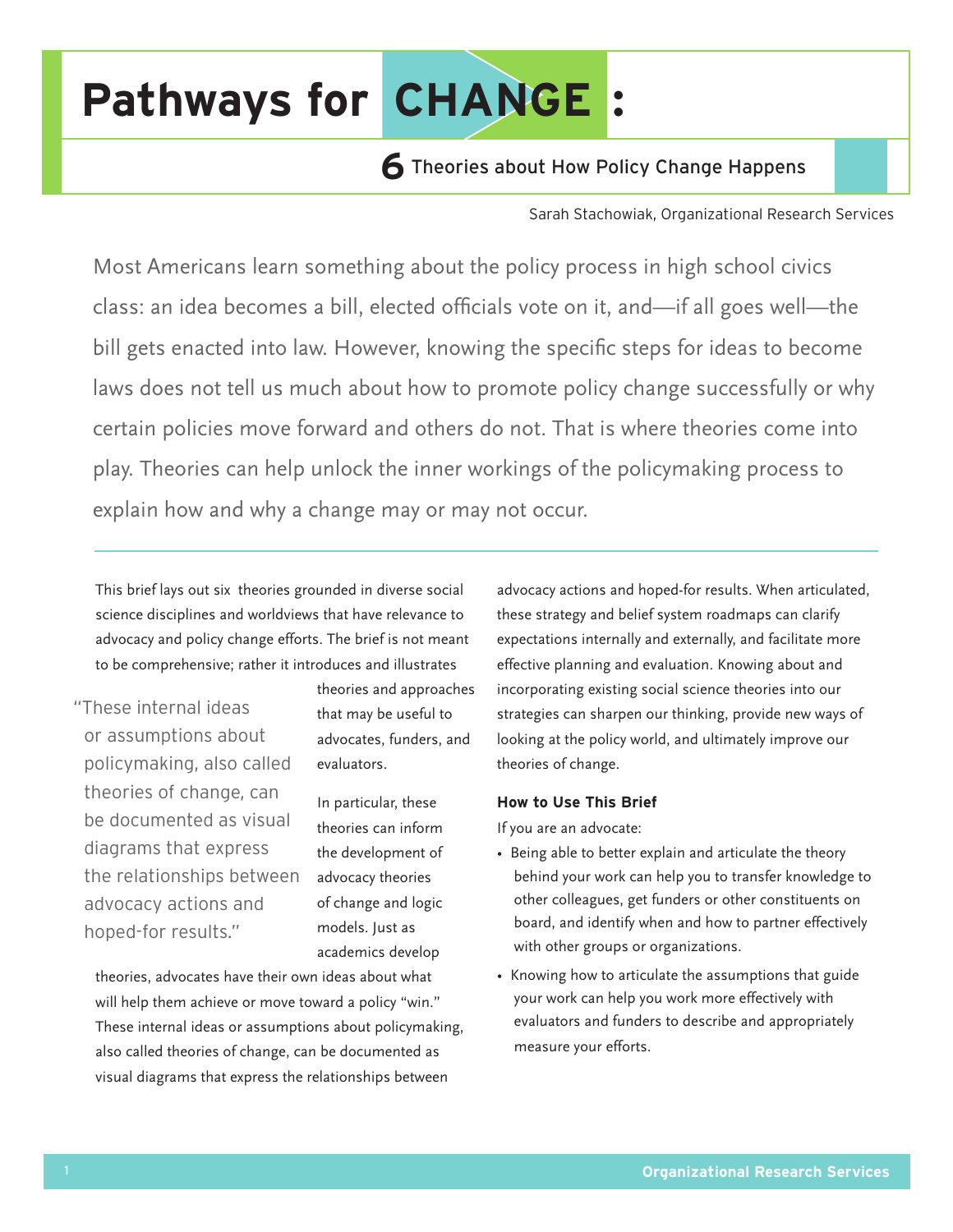

If you are a funder of advocacy and policy efforts:

- Knowing if your organization has a particular worldview or theory guiding its funding decisions can help you select grantees that are aligned with your organization.
- Being conversant in different theories that relate to advocacy efforts can support your efforts to aid grantees and make decisions about appropriate evaluation efforts.

If you are an evaluator:

- Having background knowledge about relevant theories and assumptions that underlie advocates' work can help you construct theories of change that reflect this thinking.
- Clarifying theories that guide strategy selection also can help you work with advocates to frame evaluation plans that will provide the most relevant and useful information.

#### **Six Theories about Policy Change**

Brief summaries follow of six social science theories about how policy change occurs (the matrix on page 3 provides an overview of all six). These include global theories developed by political scientists to explain how various kinds of advocacy strategies and conditions relate to policy change, and theories about common advocacy strategies or tactics that are likely part of broader advocacy efforts or campaigns.



The description for each theory includes a short summary; important underlying assumptions associated with the theory; the theory's application to advocacy; and an example theory of change that visually illustrates key concepts, strategies, and outcomes. <sup>1,2</sup>

<sup>&</sup>lt;sup>1</sup> Theories of change are meant to be illustrative, not exhaustive.

<sup>&</sup>lt;sup>2</sup> The key to all successful advocacy work is advocacy organizations with strong capacity for advocacy work—i.e., the ability to choose strategies appropriate to the context and issue, identify opportunities for progress, develop relationships, make midcourse corrections, and communicate effectively. Though this key factor is highlighted specifically in only one theory of change, it is a critical component to the successful application of all six theories.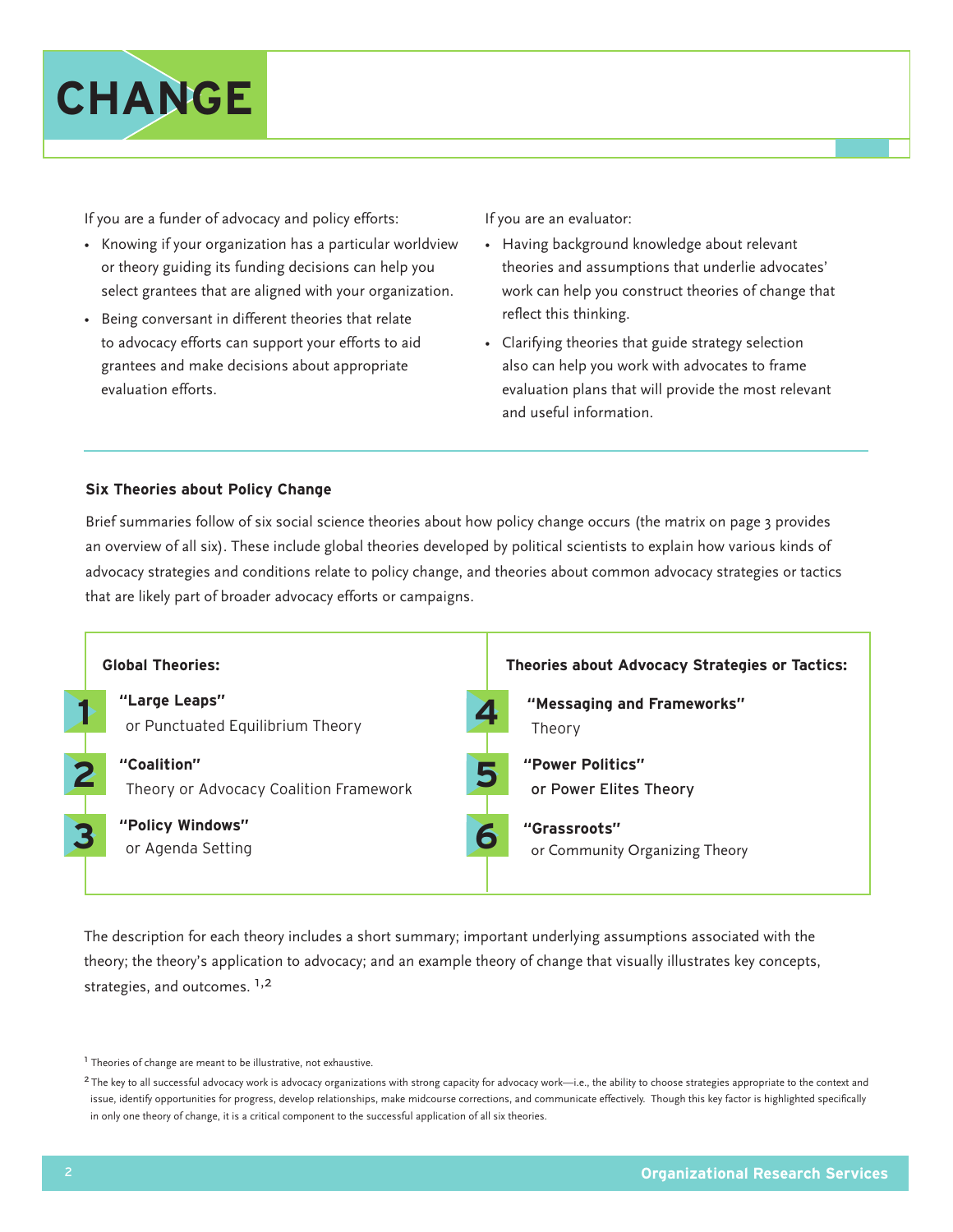

## **SUMMARY OF 6 THEORIES**

|                                           | <b>Theory (Key Authors)</b>                                                                     | <b>Discipline</b>        | <b>How Change Happens</b>                                                                                                                                                                                                                                                      | This theory may be useful when:                                                                                                                                                                                       |
|-------------------------------------------|-------------------------------------------------------------------------------------------------|--------------------------|--------------------------------------------------------------------------------------------------------------------------------------------------------------------------------------------------------------------------------------------------------------------------------|-----------------------------------------------------------------------------------------------------------------------------------------------------------------------------------------------------------------------|
| <b>Global Theories</b>                    | 1. "Large Leaps" or Punctuated<br><b>Equilibrium Theory</b><br>(Baumgartner, Jones)             | <b>Political Science</b> | Like seismic evolutionary shifts,<br>significant changes in policy and<br>institutions can occur when the<br>right conditions are in place.                                                                                                                                    | • Large-scale policy change<br>is the primary goal<br>• Strong capacity for media<br>advocacy exists                                                                                                                  |
|                                           | 2. "Coalition" Theory<br>or Advocacy<br><b>Coalition Framework</b><br>(Sabatier, Jenkins-Smith) | <b>Political Science</b> | Policy change happens through<br>coordinated activity among a<br>range of individuals with the same<br>core policy beliefs.                                                                                                                                                    | • A sympathetic administration<br>is in office<br>• A strong group of allies with a<br>common goal is in place or can<br>be formed                                                                                    |
|                                           | 3. "Policy Windows" or<br><b>Agenda Setting</b><br>(Kingdon)                                    | <b>Political Science</b> | Policy can be changed during<br>a window of opportunity when<br>advocates successfully connect<br>two or more components of the<br>policy process: the way a problem<br>is defined, the policy solution to<br>the problem or the political climate<br>surrounding their issue. | . Multiple policy streams can be<br>addressed simultaneously (problem<br>definition, policy solutions and/or<br>political climate)<br>• Internal capacity exists to<br>create, identify, and act on<br>policy windows |
| Theories related to Strategies or Tactics | 4. "Messaging and Frameworks"<br>or Prospect Theory<br>(Tversky & Kahneman)                     | Psychology               | Individuals' policy preferences<br>or willingness to accept them will<br>vary depending on how options<br>are framed or presented.                                                                                                                                             | . The issue needs to be<br>redefined as part of a<br>larger campaign or effort<br>• A key focus of the work is on<br>increasing awareness, agreement<br>on problem definition, or an<br>issue's salience              |
|                                           | 5. "Power Politics" or<br><b>Power Elites Theory</b><br>(C. Wright Mills, Domhoff)              | Sociology                | Policy change is made by working<br>directly with those with power<br>to make decisions or influence<br>decision making.                                                                                                                                                       | • One or more key allies is in place<br>• The focus is on incremental policy<br>change (e.g., administrative or<br>rule changes)                                                                                      |
|                                           | 6. "Grassroots" or Community<br><b>Organizing Theory</b><br>(Alinsky, Biklen)                   | Social Psychology        | Policy change is made through<br>collective action by members of the<br>community who work on changing<br>problems affecting their lives.                                                                                                                                      | • A distinct group of individuals is<br>directly affected by an issue<br>. The advocacy organization can and<br>is willing to play a "convener" or<br>"capacity-builder" role rather than<br>the "driver" role        |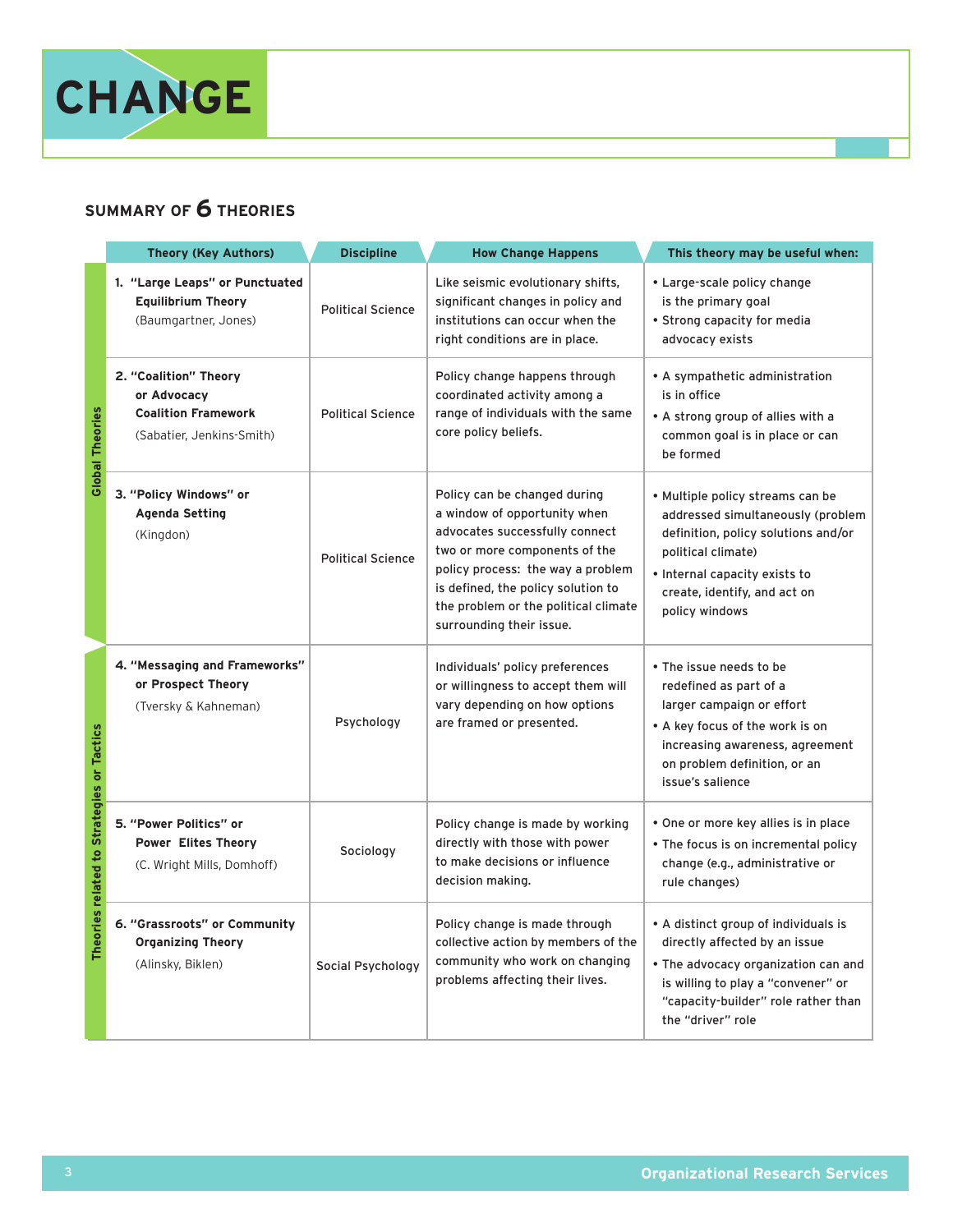# **CHANGE**

#### **GLOBAL THEORIES**



#### **"Large Leaps" Theory (Punctuated Equilibrium Theory)**

Believers of the "Large Leaps" theory recognize that —when conditions are right—change can happen in sudden large bursts that represent significant departures from the past, as opposed to small incremental changes that usually do not radically change the status quo. This

" While these conditions can set up the environment in which large-scale change can occur, they do not predict or guarantee it. "

theory also is referred to as "punctuated equilibrium theory," stemming from evolutionary science terminology. Frank Baumgartner and Brian

Jones, major thinkers in this area, developed the model and have used it in longitudinal studies of agenda setting and decision making.

The theory holds that conditions for large-scale change happen when:

- An issue is defined differently or new dimensions of the issue get attention (typically a fundamental questioning of current approaches)
- New actors get involved
- The issue becomes more salient and receives heightened media and broader public attention.

While these conditions can set up the environment in which large-scale change can occur, they do not predict or guarantee it. For example, an issue can achieve increased attention and focus, but that heightened attention may not result in policy change. However, when all of the right conditions occur simultaneously, change generally is not incremental.

Underlying assumptions:

- Government institutions typically maintain the status quo and have a "monopoly" over the way issues are defined and decisions are made.
- Though institutions try to maintain their "monopoly," the American political system of separation of powers and overlapping jurisdictions means there are many venues through which to pursue change.
- People pay attention to only a few issues at a time, and large scale change is unlikely without more attention focused on an issue.
- People typically become mobilized through redefinition of the prevailing policy issue or story, a narrative that should include both facts and emotional appeals.
- Media can play an integral role by directing attention to different aspects of the same issue and shifting attention from one issue

to another. However, media attention does not cause policy change directly—it typically precedes or follows the change.

• Large-scale change typically involves creating or eliminating institutions (e.g., departments, agencies).

- Promising strategies include issue framing, mobilizing supporters, and media advocacy.
- Efforts should focus on questioning policies at fundamental levels as opposed to making administrative or rule changes to existing policies.
- Issue definition and agenda setting are key to mobilizing new people around an issue.
- " Efforts should focus on questioning policies at fundamental levels as opposed to making administrative or rule changes to existing policies. "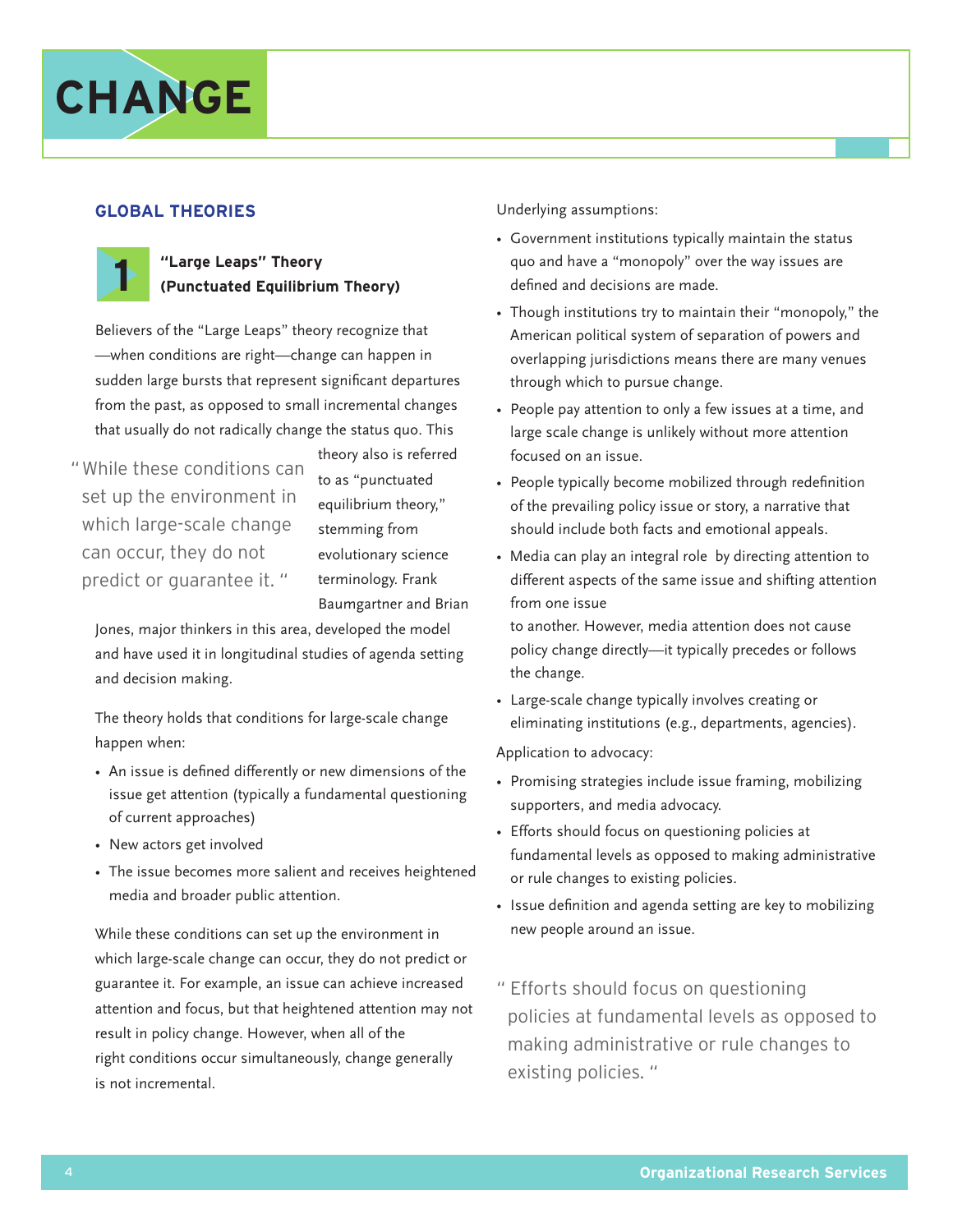



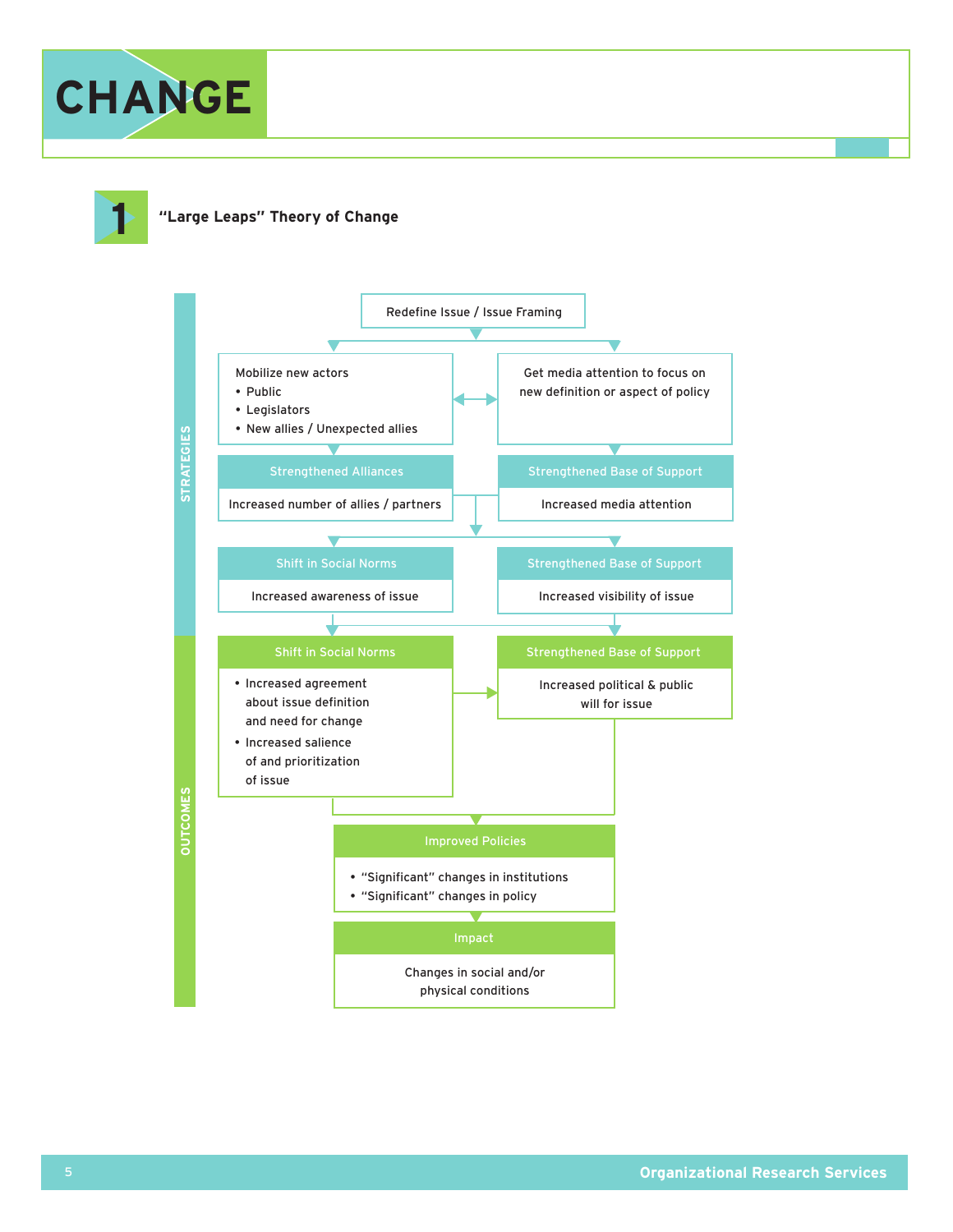



## **"Coalition" Theory (Advocacy Coalition Framework)**

Coalition theory, developed by Paul Sabatier and Hank Jenkins-Smith and commonly known as the "Advocacy Coalition Framework," proposes that individuals have core beliefs about policy areas, including a problem's seriousness, its causes, society's ability to solve the problem, and promising solutions for addressing it. Advocates who use this theory believe that policy change happens through coordinated activity among individuals with the same core policy beliefs.

Underlying assumptions:

- Coalitions are held together by agreement over core beliefs about policies. Secondary beliefs are less critical to alignment (e.g., administrative rules, budgetary allocations, statutory revisions).
- Because individuals and groups already share the same core policy beliefs, coalitions can contain have diverse members but effectively coordinate because of reduced "costs" (e.g., time, need to reach common understandings).
- Policy core beliefs are resistant to change.
- Policy core beliefs are unlikely to change unless:
	- Major external events such as changes in socioeconomic conditions or public opinion are skillfully exploited by proponents of change
	- New learning about a policy surfaces across coalitions that changes views about it.
- " Advocates who use this theory believe that policy change happens through coordinated activity among individuals with the same core policy beliefs. "
- " Coalitions typically will explore and pursue multiple avenues for change (e.g., engaging in legal advocacy and changing public opinion), often simultaneously, to find a route that will bear fruit "
	- Policies are unlikely to change unless:
		- The group supporting the status quo is no longer in power
		- Change is imposed by a hierarchically superior jurisdiction.

- Promising strategies include:
	- Influencing like-minded decision makers to make policy changes
	- Changing incumbents in various positions of power
	- Affecting public opinion via mass media
	- Altering decision maker behavior through demonstrations or boycotts
	- Changing perceptions about policies through research and information exchange.
- Coalitions typically will explore and pursue multiple avenues for change (e.g., engaging in legal advocacy and changing public opinion), often simultaneously, to find a route that will bear fruit
- Coalitions should identify and reach out to diverse groups with similar core policy beliefs (e.g., unlikely allies).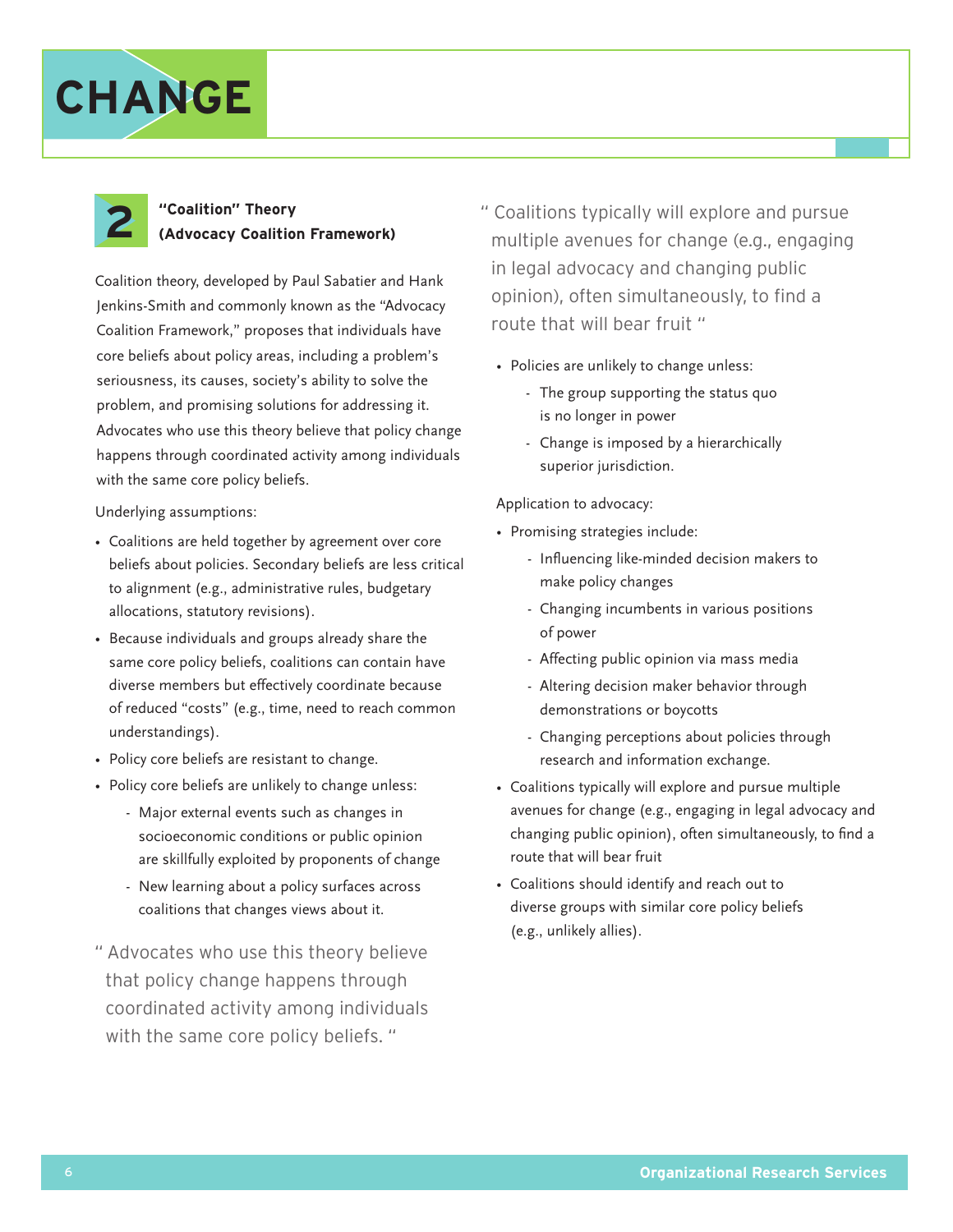



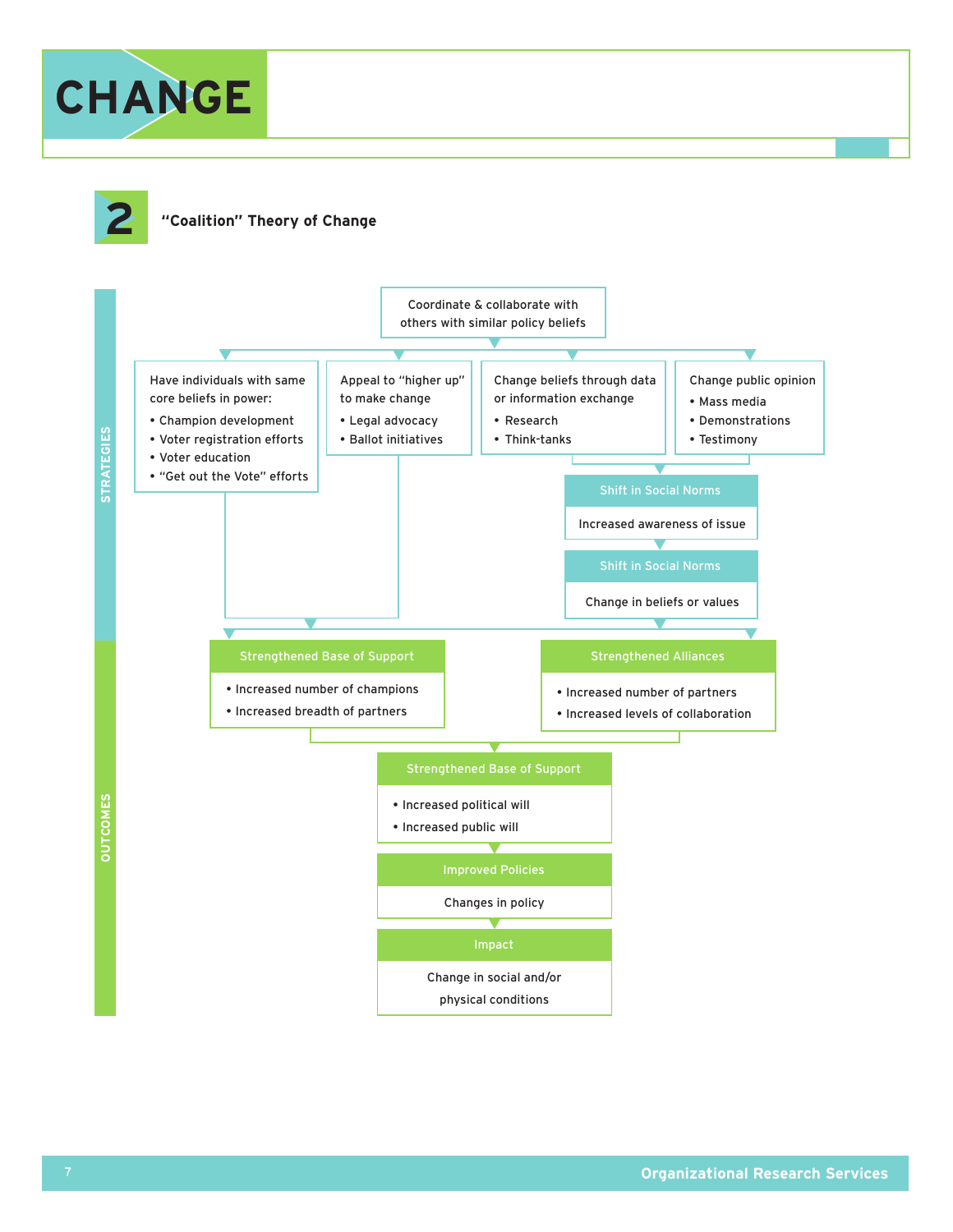



## **"Policy Windows" Theory (Agenda Setting Theory)**

John Kingdon's classic theory of agenda setting attempts to clarify why some issues get attention in the policy process and others do not. He identified three "streams" in the policy process:

- Problems: the way social conditions become defined as problems to policymakers, including the problem's attributes, its status, the degree of consciousness, and whether the problem is perceived as solvable with clear alternatives
- Policies: the ideas generated to address problems
- Politics: political factors, including the "national mood" (e.g., appetite for "big government"), interest group and advocacy campaigns, and changes in elected officials.
- are placed on the agenda. " serious attention " The way problems are defined makes a difference in whether and where they

To increase the likelihood that an issue will receive or be placed on the

"policy agenda," at least two streams need to converge at critical moments or "policy windows." Policy windows are "windows of opportunity" when there is the possibility for policy change.

Underlying assumptions:

- Policy streams operate independently.
- Advocates can couple policy streams when a policy window opens. For example, advocates can attach their solutions to a problem that has risen on the agenda (even if its rise was independent of their efforts).
- Success is most likely when all three components

(problem, policies and politics) come together during a policy window.

- Policy windows can be predictable (e.g., elections, budget cycles) and unpredictable (e.g., a dramatic event or crisis, such as a plane crash or hurricane). They also can be created.
- The way problems are defined makes a difference in whether and where they are placed on the agenda. Problem definition also has a value/emotional component; values and beliefs guide decisions about which conditions are perceived as problems.
- Often there are many competing ideas on how to address problems. To receive serious consideration, policy options need to be seen as technically feasible and consistent with policymaker and public values.
- To effectively recognize and take advantage of open policy windows, advocates must possess knowledge, time, relationships, and good reputations.

- Promising strategies include:
	- Impacting problem definition: framing the issue; monitoring indicators that assess the existence and magnitude of issues, initiating special studies of an issue, promoting constituent feedback.
	- Developing policy options: research, publications.
	- Influencing the political climate: coalition building, demonstrations, media advocacy.
- Advocates and organizations need adequate capacity to create or recognize policy windows and then respond appropriately.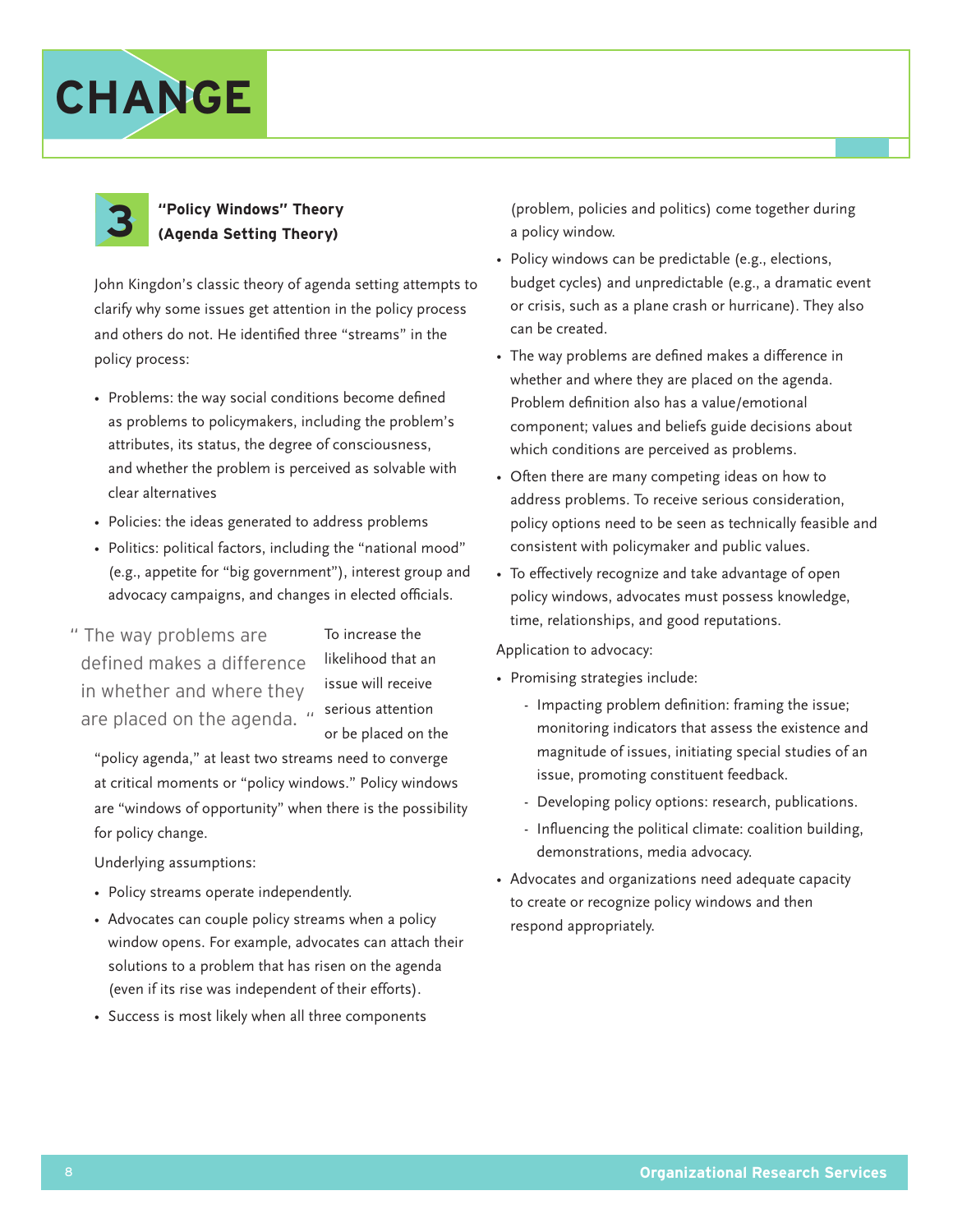



#### **3 "Policy Window" Theory of Change**

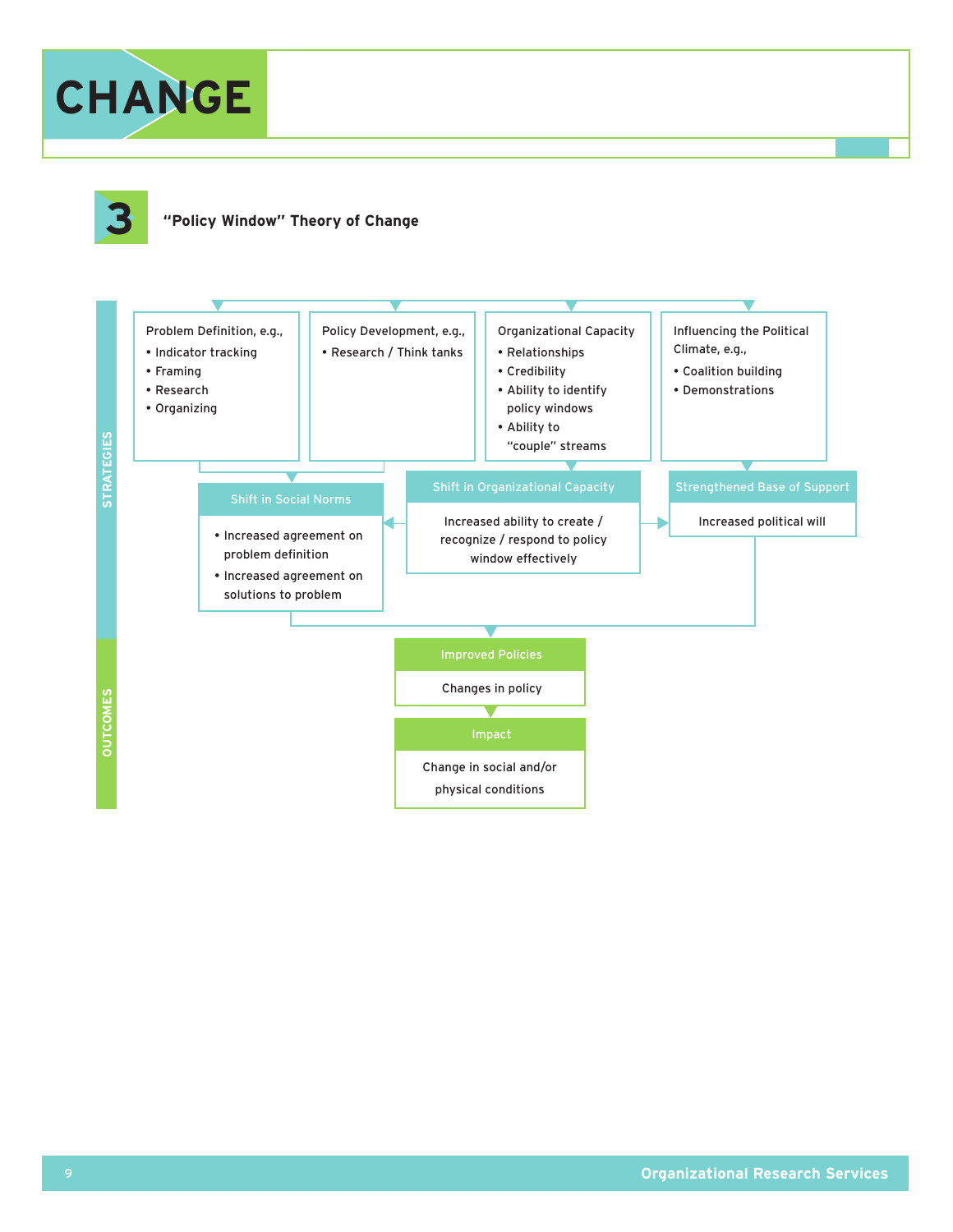



### **"Messaging and Frameworks" Theory (Prospect Theory)**

With this theory, also known as "Prospect Theory," Amos Tversky and Daniel Kahneman challenged a conventional school of thought that suggests people make rational decisions by weighing different options' costs and benefits and then choosing the one that will benefit them the most. Their research proved that individuals develop different preferences based on the ways in which options are presented or framed.

" Decision making can be inconsistent. People may make choices that are less beneficial to themselves or riskier than might be expected based on how information is presented. "

#### Underlying assumptions:

- Issues and choices can be framed in multiple ways.
- The frame individuals use to make decisions is controlled partly by the way a problem is presented and partly by a decision maker's norms, habits, and personal characteristics.
- People prefer options that seem certain rather than ambiguous, even if the end results are less beneficial to them personally.
- People tend to simplify decision making and evaluate options in terms of their direct consequences rather than connect their decisions to previous choices or acts.
- Decision making can be inconsistent. People may make choices that are less beneficial to themselves or riskier than might be expected based on how information is presented.
- Even though the results may be the same, people may make different choices given different contexts or scenarios.

Application to advocacy:

- Promising strategies include issue framing (or re-framing), message development, communications, or media advocacy.
- This theory is likely embedded as one strategy in a broader campaign rather than as a stand-alone activity.



The strength of the link between "changes in behavior" and "changes in policy" depends on the target audience and message used. In most cases, this outcome chain would be part of a campaign with multiple strategies rather than a stand alone activity intended to achieve policy change.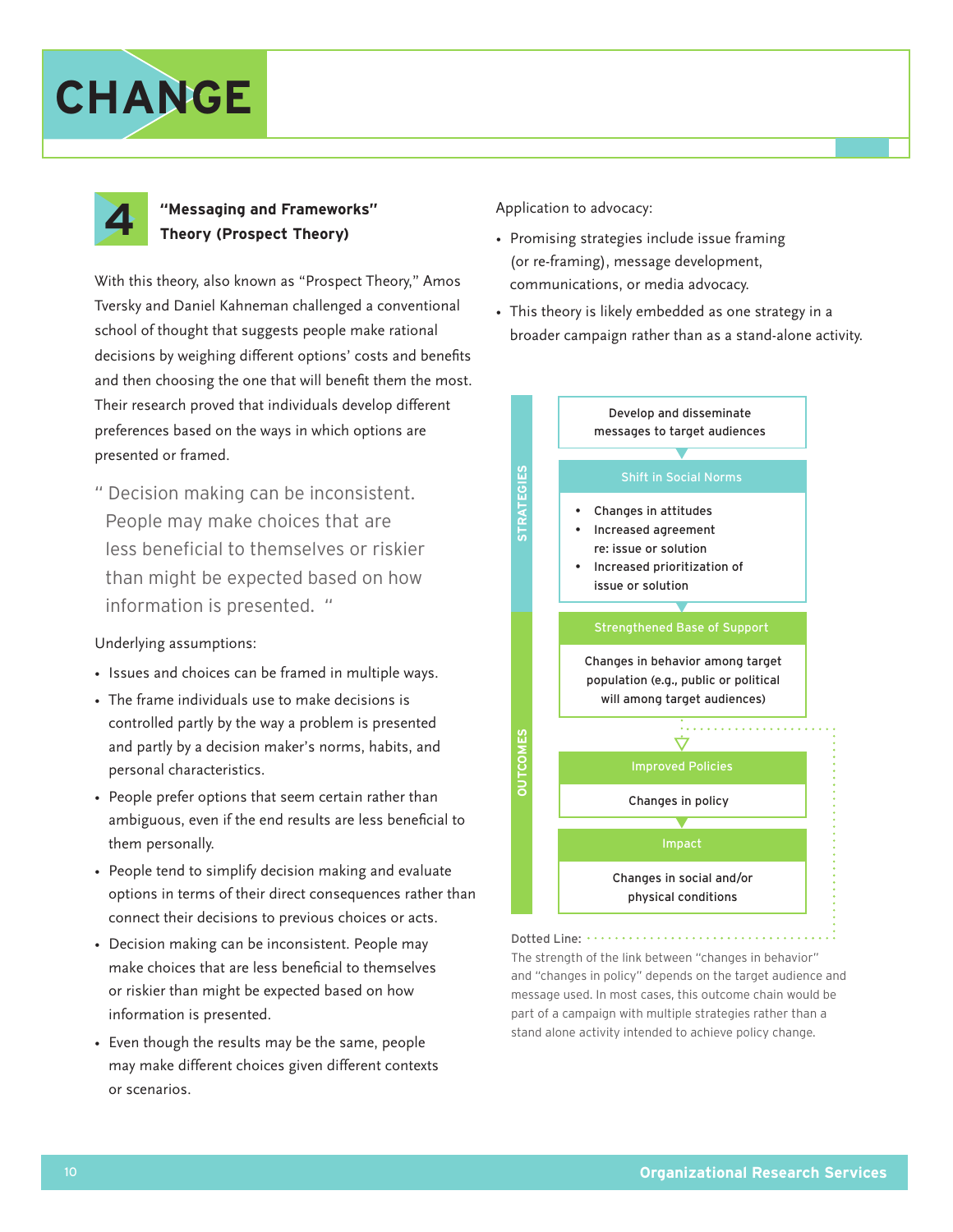# **CHANGE**



#### **"Power Politics" Theory (Power Elites Theory)**

The "Power Politics" theory, also known as "Political Elites" or "Power Elites" theory, proposes that the power to influence policy is concentrated in the hands of a few. This theory has a long history, including C. Wright Mills' seminal 1956 book, The Power Elites, which describes the power and class structures in America (e.g., political, military, and economic elites) and how they interact with and impact public policy.

Underlying assumptions:

- Some people have more power than others.
- Political systems are stratified. This is described variously by different theorists, with individuals serving as one of the following:
	- Decision makers or those directly involved in policy decisions
	- Influentials or individuals to whom decision makers look for advice, and whose interests and opinions they take into account or from whom they fear sanctions
	- The rest of the population, including activists, the attentive public, voters, and non-participants.
- Power can be used in different ways:
	- Direct influence: when individuals participate in the actual decision making
	- Indirect influence: when individuals influence others who decide policy
	- Implicit power: when individuals are influenced by the anticipated reaction of other individuals or groups.
- Elites or influentials can be "establishment" figures (e.g., legislators, party officials) or other politicallysignificant strategic elites, such as senior civil servants, managers of important economic enterprises, leaders mass organizations, leading professionals, prominent intellectuals, journalists, or religious leaders.

• Influence in one policy area does not necessarily mean influence in another.

- Promising strategies include relationship development and communication with those who have influence.
- Advocacy efforts are focused on the few, not the many.
- It is critical to identify who has influence related to the specific policy issue or area being addressed and to develop relationships with them.
- The organization must be seen as a credible partner or voice to impact decision makers or influentials.

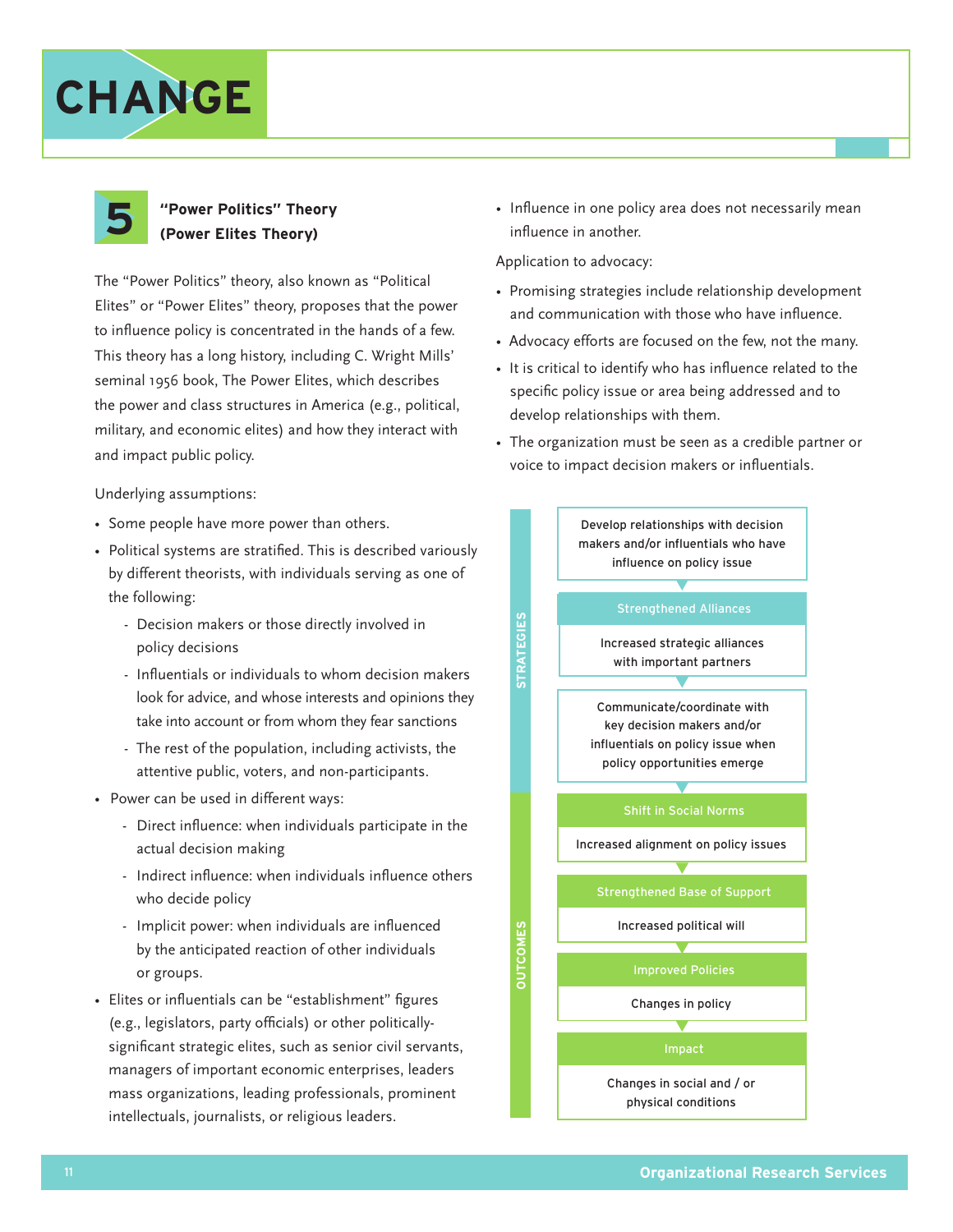



### **"Grassroots" Theory (Community Organizing Theory)**

Unlike the "Power Politics" theory, "Grassroots" or community organizing proponents view power as changeable and dynamic, not something held exclusively by elites. They believe groups can create power by taking mutual action to achieve social change. Saul Alinsky laid the foundation for this theory about community organizing in his 1971 book, Rules for Radicals.

Underlying assumptions:

- Power exists when people cooperate or obey rather than as a monolithic, absolute entity.
- Power bases can be shifted through actions and events.
- Organizing efforts should reflect the wishes of people directly affected by the problem.
- Organizing requires building the capacity of those affected by the problem to address it.
- Efforts should focus on changing institutions and policies, not individuals.

- Promising strategies include training, capacity building, community mobilizing, awareness building, action research, policy analysis, media advocacy, social protest, whistleblowing.
- Advocacy efforts are focused on working with the many, not the few.
- The advocacy organization is not the leader; rather it helps facilitate the efforts of a collective to achieve social change.
	- " They believe groups can create power by taking mutual action to achieve social change. "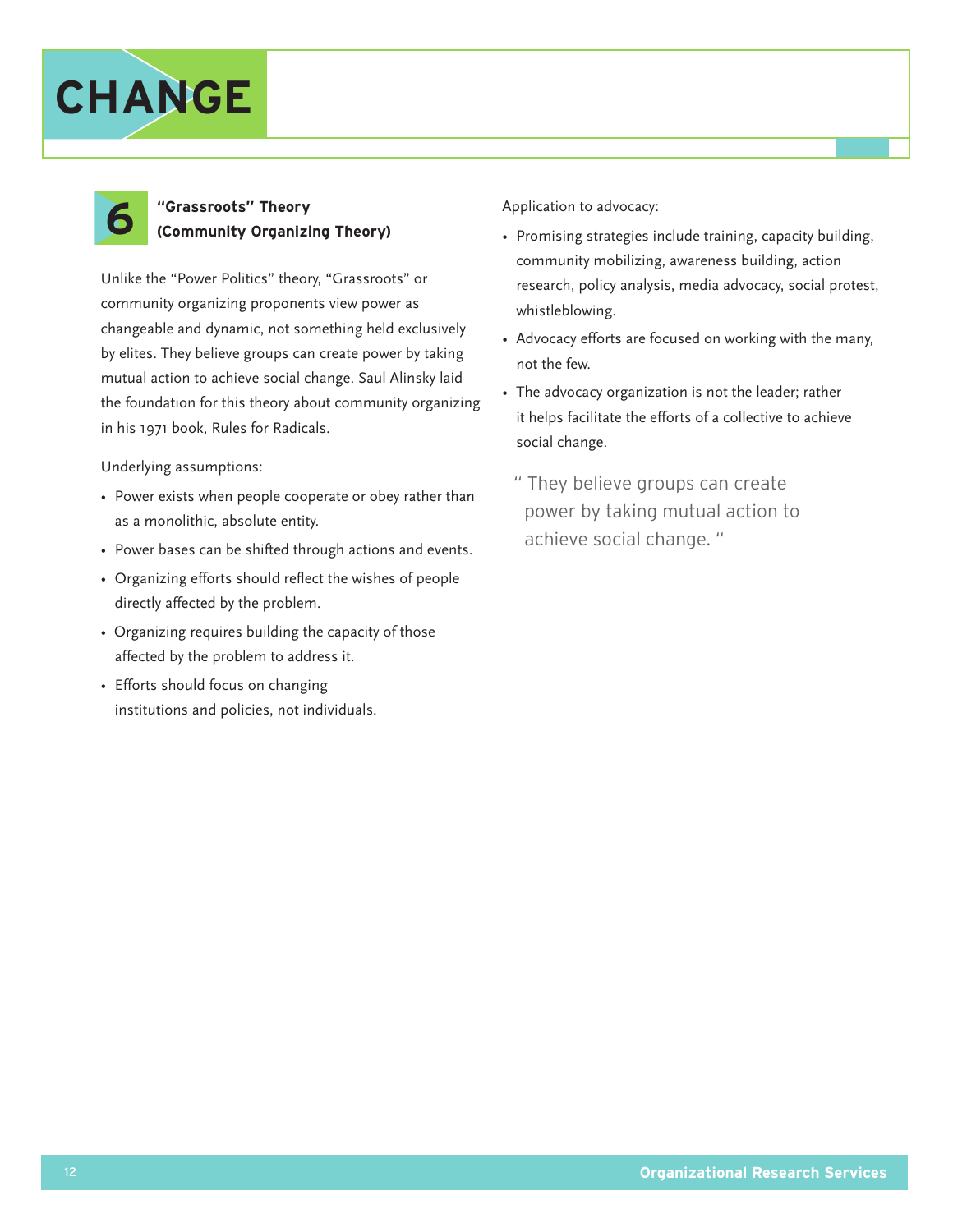